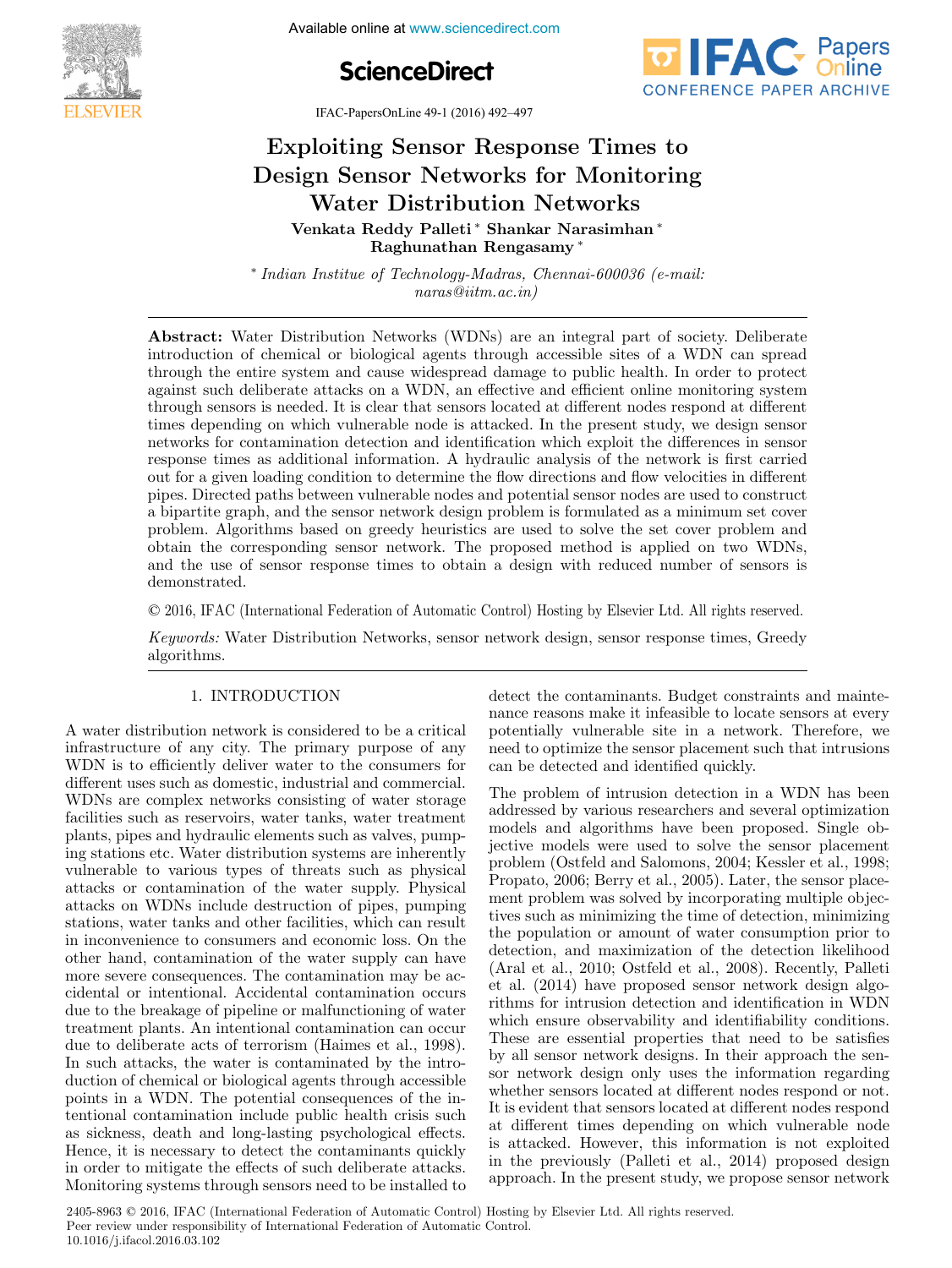design methods which exploit the differences in sensor response times as additional information, leading to a possible reduction in number of sensors. We compare the present sensor network designs with the designs proposed by Palleti et al. (2014).

A water distribution network can be represented as a graph,  $G = (V, E)$ , where, E represents the edges, and V represents the vertices or nodes. Sources such as reservoirs or tanks, from where water is supplied and demand points where water is consumed are represented as nodes. Hydraulic elements such as pipes, valves and pumps are represented as edges in the graph. A real life WDN can consist of several hundred nodes and pipes. In general, large sections of the pipeline system are buried underground and some of the components are laid aboveground. Hence, it is a difficult task to inject the contaminants at every node of a WDN. The components of a WDN which are above ground such as sources, pumping stations, water treatment plants and fire hydrants are easily accessible for intentional contamination. Therefore, in this work we consider the access points for injecting contaminants into a WDN as reservoirs, tanks, water treatment plants, deep wells, pumping stations and fire hydrants.

The nodes which are potential sites of intrusion are termed as vulnerable nodes. It is assumed that a contaminant can be introduced at any one of the vulnerable nodes of the WDN at any point of time. Due to flow of the contaminated water from a vulnerable node that is attacked, other parts of the network are also affected. The nodes which are contaminated by vulnerable nodes are called as affected nodes. A steady state hydraulic simulation can be performed to determine the flow directions in all pipes for a specified loading condition. Based on the simulation, the set of affected nodes corresponding to each vulnerable node attack can be determined. Clearly, if a sensor is located at any affected node corresponding to a vulnerable node, then it is possible to detect whether the corresponding vulnerable node has been attacked. It is assumed that sufficient quantities of contaminant is introduced at a vulnerable node, such that the concentration level of the contaminant in any pipe is above the minimum detectable level of the sensors deployed. It is also assumed that the sensors can detect a wide range of contaminants and are not prone to failure. In this work, for simplicity, we assume that at most one vulnerable node is attacked at a time, although it can be extended to deal with simultaneous attack on multiple nodes also. The problem is to determine the nodes where sensors have to be located for monitoring a WDN. This is also referred to as the sensor network design problem.

### 2. METHODOLOGY

### 2.1 Algorithm for observability

The two basic properties that any sensor network design for monitoring WDNs should satisfy are observability and identifiability. Observability is defined as the ability of the sensor network to detect the presence of a contaminant in a WDN regardles of which vulnerable node is attacked. If there is an intrusion at any of the vulnerable nodes, observability condition ensures that the intrusion would be detected by at least one sensor. Identifiability refers to the

ability of a sensor network to identify the exact vulnerable node that is attacked, from the responses of the located sensors. In addition to these, it is also important to detect the an attack as quickly as possible and to minimize the size of population affected before detection. These objectives are also important and can also be included to select the best design from among all observable/identifiable sensor network designs in a lexicographic manner. However, in this work we only address the problem of designing observable and identifiable sensor network design.

Palleti et al. (2014) proposed algorithms for sensor network design that satisfy observability condition. In this work, we extend these algorithms to design observable sensor networks that exploit the differences in response times of sensors located at different nodes. In the first phase of the algorithm we construct a bipartite graph between vulnerable nodes and their corresponding affected nodes identified through a hydraulic simulation as follows.

Step 1 : For a specified loading condition, hydraulic analysis of the WDN is carried out by considering every vulnerable node in turn as the attacked node, and the flow directions in all pipes are obtained. A directed graph of the WDN is constructed based on the flow directions.

Step 2 : Contaminant propagation time in each pipe is calculated assuming that contaminant transportation takes place with a velocity equal to the flow velocity of water. There can be multiple paths with different propagation times from a vulnerable node to the corresponding affected nodes. The path which takes minimum time for propagation of contaminant is chosen and the corresponding time is noted. In this way, all shortest paths are constructed from every vulnerable node to all the corresponding affected nodes using Floyd's algorithm described by Deo (1974).

Step 3 : The affected nodes and their corresponding response times are calculated for each vulnerable node. Here, we construct a set  $U_i$  consisting of ordered pairs  $(S_k, t_k)$ , where  $S_k$  are the sensors responding and  $t_k$  are the corresponding minimum response times when vulnerable node i is attacked. Likewise, we construct the sets for all N vulnerable nodes. Construct a bipartite graph B by drawing edges from every vulnerable node to the corresponding affected nodes  $(S_k)$ .

Step 4 : Construct pseudo-nodes which represent pair-wise affected nodes and also calculate the difference between their sensor response times for each vulnerable node. Here, we generate the ordered triplets  $(S_k, S_l, \Delta t_{kl}) \ \forall (S_k, t_k),$  $(S_l, t_l) \in U_i$  and  $k < l$ . Where  $\Delta t_{kl} = t_k - t_l$ . For simplicity, the triplet can be represented as an ordered pair  $(X_{kl}, \Delta t_{kl})$ . Where  $X_{kl}$  are pseudo-nodes representing nodes  $S_k$  and  $S_l$  together. Further, the ordered pairs  $(S_k, t_k) \in U_i$  are replaced by  $(S_k, 0)$  for consistency in the set operations. Therefore, the set  $U_i$  contains  $(S_k, 0)$ ,  $(S_l, 0), (X_{kl}, \Delta t_{kl})$  for every affected node  $S_k$  and  $S_l$  which responds to an attack on vulnerable node i. Draw edges in B from every vulnerable node to the corresponding pseudo-nodes  $(X_{kl})$ . Thus, the bipartite graph **B** has edges from every vulnerable node to the corresponding single affected nodes as well as pseudo-nodes.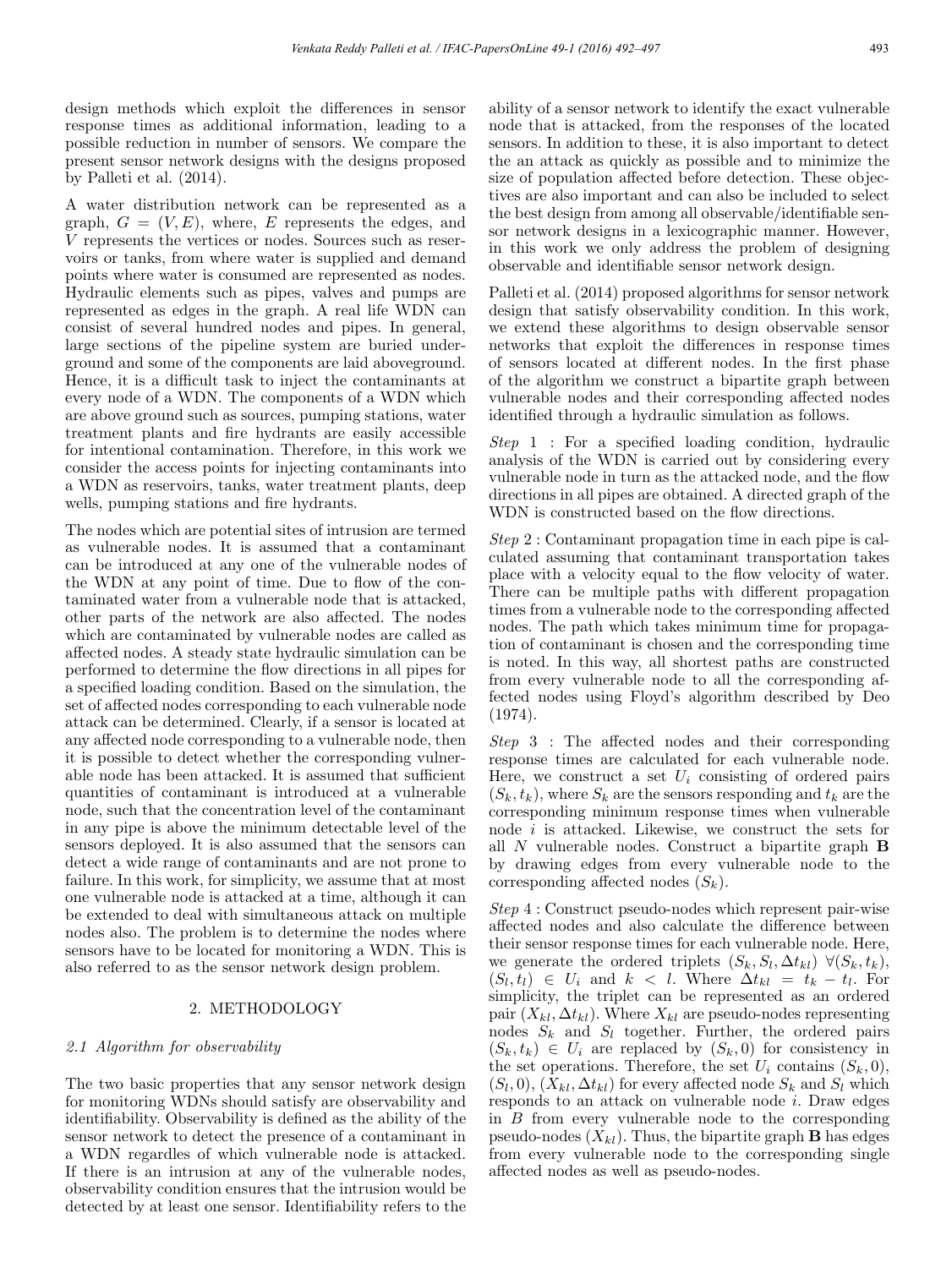Once the bipartite graph is constructed, now the second phase of the algorithm is to choose the minimum number of affected nodes on which to locate sensors such that every vulnerable would be observed by at least one chosen affected node. Even though the problem can be formulated as an integer programming problem, due to the high complexity associated with such a formulation, we propose a greedy heuristic algorithm to obtain the optimal sensor network design. A modified version of the greedy algorithm proposed by Palleti et al. (2014) is explained below.

Step 5 : Initially, make a copy  $\mathbf{B}'$  of the bipartite graph B.

Step 6 : Choose a affected node in  $\mathbf{B}'$  which has maximum number of arcs incident on it. From the bipartite matrix B list the vulnerable nodes which are connected to the chosen affected node. The following steps are performed.

a) If the chosen affected node is associated with a single node, mark this node and add all vulnerable nodes connected to this node to the list of covered vulnerable nodes.

b) If the chosen affected node is associated a pseudo-node, mark this node and add all vulnerable nodes connected to this node to the list of covered vulnerable nodes. In addition, the respective single-nodes which are part of the chosen pseudo-node have to be marked. Vulnerable nodes which are connected to the single nodes also added to the list of covered vulnerable nodes.

Step 7 : If one or more vulnerable nodes in the present selection is also covered in a previous selection, then remove these vulnerable nodes from latter.

Step 8 : Delete all edges from covered vulnerable nodes (obtained from Step 6) that are incident on the unmarked affected nodes of B'. If all vulnerable nodes are covered then go to Step 9 else go to Step 6 .

Step 9 : Check the list of covered vulnerable nodes of all marked affected nodes. If list is empty, discard the corresponding affected node from the list of marked affected nodes.

Step 10 : If all vulnerable nodes which are covered by a marked pseudo-node can be covered with only one of the nodes in this pair, then the corresponding single-node should be used to replace the pseudo-node.

Step 11 : The sensor network design is to locate sensors on all marked affected nodes.

## 2.2 Algorithm for identifiability

Assuming that at most one node is attacked, the algorithm for designing identifiable sensor networks is formulated and solved by constructing an expanded bipartite graph as follows. Step 1 : Initially construct the bipartite graph by performing Steps 1 to 3 mentioned in section 2.1.

Step 2 : Construct the sets  $T_{ij} = U_i \cup U_j$  -  $U_i \cap U_j$ . <sup>N</sup>C<sub>2</sub> such sets can be generated.

Step 3 : Consider each set  $T_{ij}$  as an artificial vulnerable node and draw edges from  $T_{ij}$  to  $S_k \forall (S_k, 0) \in T_{ij}$  and to  $X_{kl}$   $\forall$   $(X_{kl}, \Delta t_{kl}) \in T_{ij}$ . An expanded bipartite graph is generated by augmenting artificial vulnerable nodes and their corresponding edges to the bipartite graph B.

Therefore, the expanded bipartite graph B consists of  $N + {}^{N}C_2$  vulnerable nodes and edges are drawn to their corresponding single affected nodes and pseudo-nodes.

Step 4 : Once the expanded bipartite matrix is constructed now we solve for the minimum number sensor nodes by performing Steps 6 to 11 on the expanded bipartite graph B.

# 3. CASE STUDY

We illustrate the proposed algorithms on two WDNs. The obtained sensor network designs are compared with the designs when response times are not incorporated, as proposed by Palleti et al. (2014). The water distribution network considered for the first case study is shown in Figure 1. The details of the network are given in the appendix. This distribution system consists of 16 nodes, 3 storage tanks, 2 reservoirs, 25 pipes and 2 pumping stations. We consider 3 storage tanks, 2 reservoirs represented by T1, T2, T3, R1, R2 respectively as vulnerable nodes for contamination. Hydraulic analysis of the network is carried out for a given loading condition using EPANET 2.0 software (Rossman, 2000). Hydraulic analysis gives us the pressures at all nodes and flow velocities in all pipes for a specified loading condition. This information is used to construct the directed graph. Here, direction of edges refer to the direction of flow between the nodes.

The sensor locations for observability problem are presented in Table 1. Table 1 shows that sensor located at 7 is sufficient to detect the contamination for both the scenarios. It is to be noted that the observable sensor network is unaffected by the additional information, i.e. response times of sensors.



Fig. 1. Layout of WDN

Table 1. Sensor locations that satisfy Observability condition for Figure 1

| Observability                                | Sensor locations |
|----------------------------------------------|------------------|
| When sensor response times are not exploited |                  |
| When sensor response times are exploited     |                  |

Table 2. Sensor locations that satisfy identifiability condition for Figure 1

| Identifiability                              | Sensor locations |
|----------------------------------------------|------------------|
| When sensor response times are not exploited | 3, 8, 4          |
| When sensor response times are exploited     | 4.7              |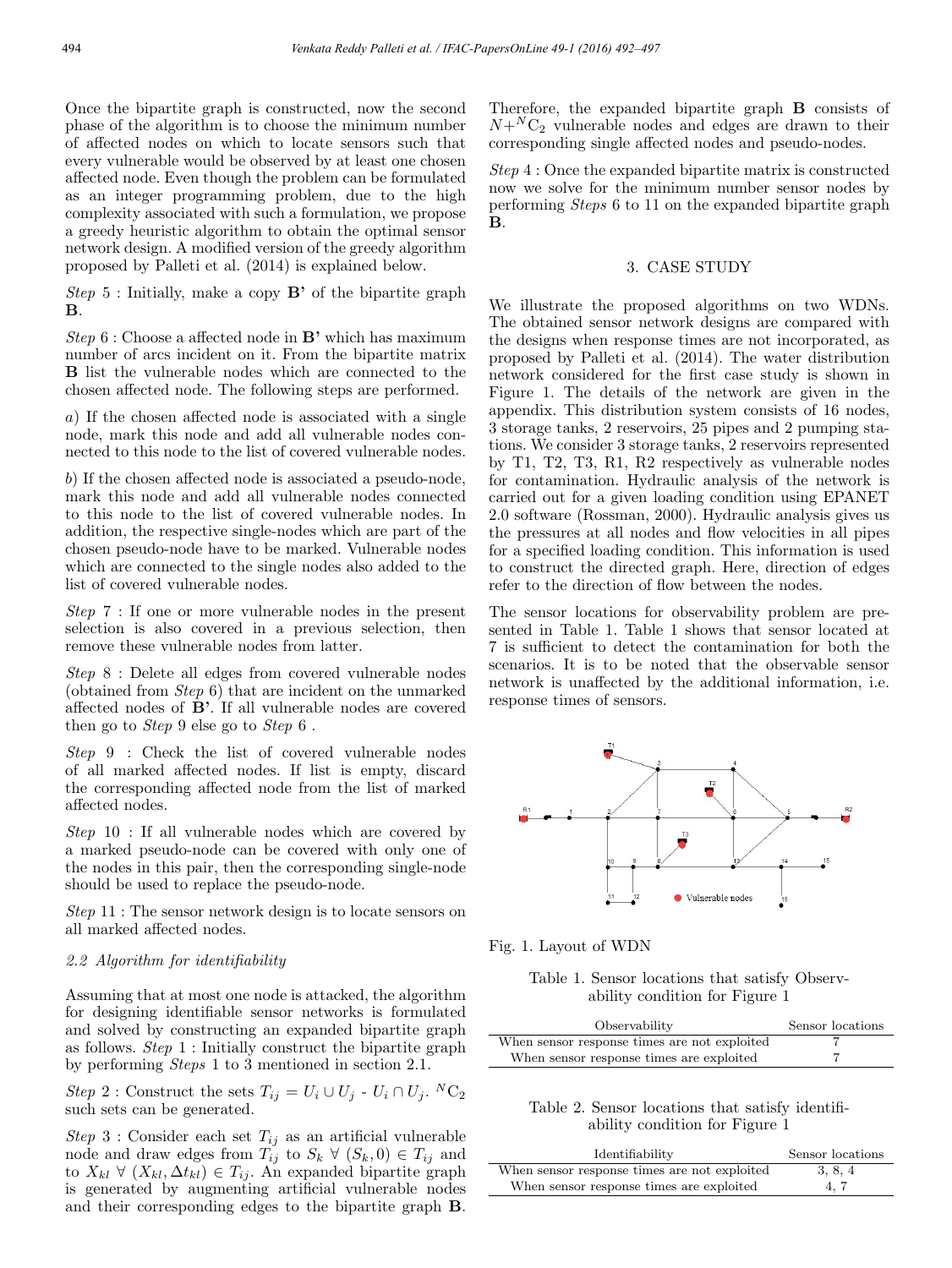

Fig. 2. Identifiable sensor network for the Figure 1 when sensor response times are exploited

The sensor locations for identifiability problem is explained in Table 2 under the assumption that at most one node is attacked. It is observed that 3 sensors (located at 3, 8, 4) are required for identifiability when sensor response times are not considered. In contrast to this, exploiting the sensor response times reduce the required number of sensors to 2. Therefore, using the sensor response times, sensor placement at the locations 4 and 7 is sufficient to identify the exact location of intrusion. The corresponding sensor network design is tabulated in Table 3.

Table 3 explains how these sensor networks are able to distinguish between the vulnerable nodes for both the cases. In the case of sensor network design when sensor response times are not included three sensors are required. For example, if three sensors located at 3, 8, 4 respond, we can conclude that node R1 is attacked. If only sensors located at 8, 4 respond then vulnerable node R2 is attacked. Thus, we can distinguish between the attacked vulnerable nodes by locating sensors at 3, 8, 4. Only two sensors are required for the identifiable sensor network when response times of sensors are included. Column 3 of Table 3 shows the sensor locations and their minimum response times (expressed in brackets) when the corresponding vulnerable node is attacked. Clearly, from Table 3 it is observed that the set of sensors which respond for an intrusion in R1, R2, T1 and T2 are the same. Though the same set of sensors respond, we can determine which vulnerable node has been attacked by using the response times of sensors. For example, the time elapsed between sensor responses for an attack on R2 is 15 minutes whereas it is 3 minutes in an event of attack on T2. If vulnerable nodes R1 or T1 is attacked, then the order in which the sensors respond is sensor at node 7 followed by sensor at node 4, whereas they respond in reverse order if vulnerable nodes R2 and T2 are attacked. This enables us to distinguish between R1, T1 and R2, T2. We can exploit the differences in sensor response times for further resolution. For example, if sensor at node 7 first responds followed by sensor at node 4, and the difference between their response times is 31 minutes, then we can conclude R1 is attacked, whereas if the difference between their response times is 10 minutes we can conclude that T1 is attacked. It may be noted that we do not need to know the time at which a vulnerable node has been attacked, because the difference in sensor response times is not dependent on the time of attack, under a single loading condition assumption.



Fig. 3. Layout of D-Town Water distribution network

Table 4. Sensor locations that satisfy observability condition for Figure 3

| Observability                                   | Sensor locations     |
|-------------------------------------------------|----------------------|
| When sensor response times<br>are not exploited | 16, 56, 54, 72, 82   |
| Sensor response times<br>are exploited          | 16, 58, 57, 102, 132 |

Table 5. Sensor locations that satisfy identifiability condition for Figure 3

| Identifiability                        | Sensor locations                  |
|----------------------------------------|-----------------------------------|
| Without<br>sensor response times       | 54, 128, 231, 318, 439, 511, 1169 |
| Sensor response times<br>are exploited | 318, 212, 56, 355, 487, 345, 128  |

For the second case study, D-town water distribution network is considered an urban WDN taken from Marchi et al. (2014) and is shown in Figure 3. The distribution system consists of 399 nodes, 443 pipes, 7 storage tanks, 11 pumps, 5 valves and a single reservoir. Hydraulic analysis of the network is carried out for a given loading condition using EPANET 2.0 software (Rossman, 2000) to obtain the directed graph.

We consider total 11 vulnerable nodes that includes one reservoir, four pumps, six tanks and these nodes are marked in Figure 3. Vulnerable nodes corresponding to the nodes T1, T2, T4, T5, T6 and T7 represent tanks, nodes S2, S3, S4 and S5 represent pumping stations and The node R represents reservoir.

The sensor placement for observability condition is shown in Table 4. From the table 4, it shows that the required number of sensors are same in both the cases but the sensor placement is different. Clearly, observable sensor network is not affected by the sensor response times.

Under the assumption that at most one vulnerable node is attacked, the sensor placement for identifiability is tabulated in Table 5. It is observed that 7 sensors are needed to exactly identify the attacked node for both the cases. The detailed sensor network design is explained in Table 6.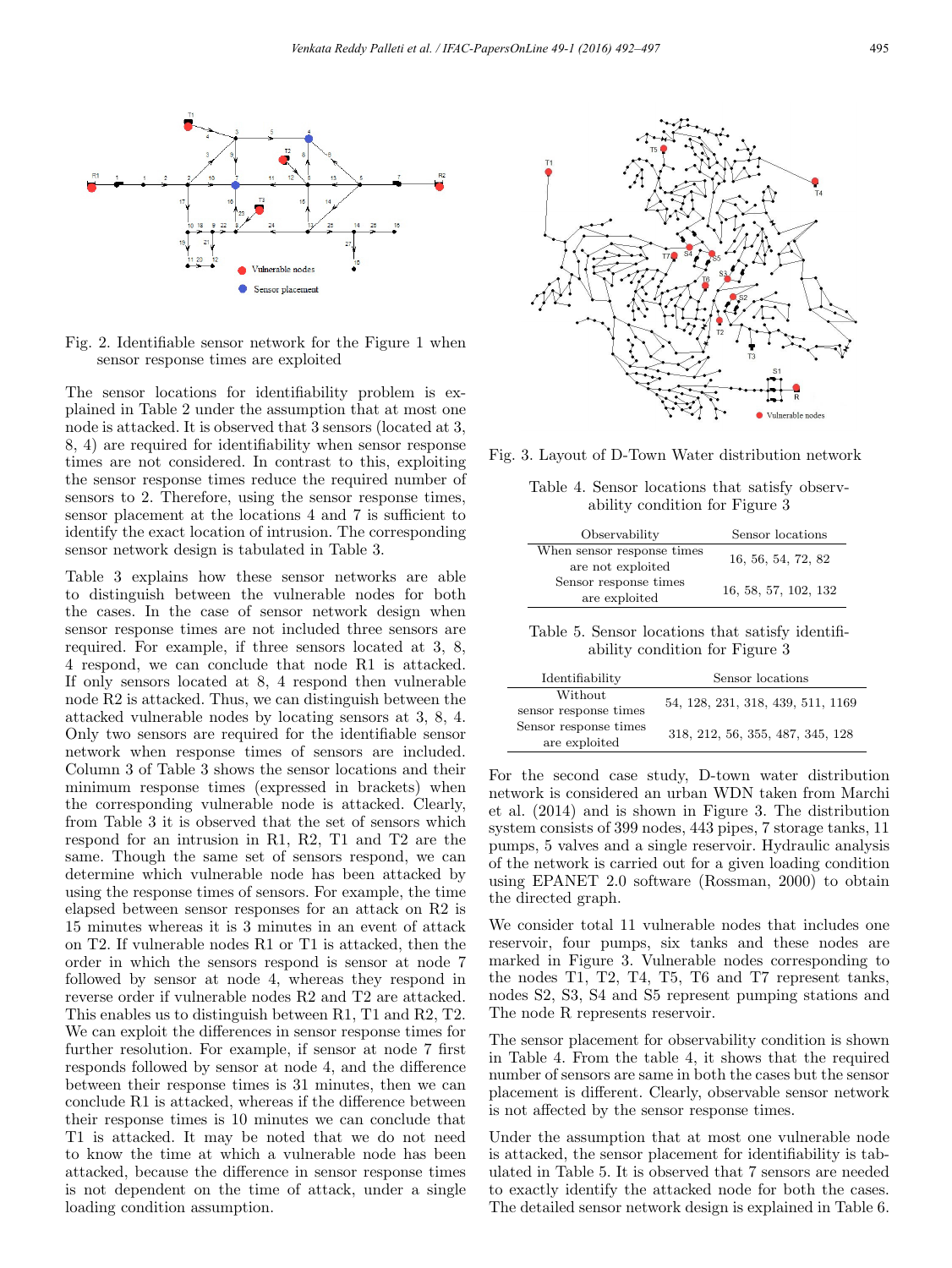| Table 3. Identifiable sensor network design for Figure 1 |  |  |  |
|----------------------------------------------------------|--|--|--|
|----------------------------------------------------------|--|--|--|

| Vulnerable node | Identifiable sensor network   |                                        |  |  |
|-----------------|-------------------------------|----------------------------------------|--|--|
|                 | Without sensor response times | Exploiting sensor response times       |  |  |
|                 |                               | Sensor location {Minimum response time |  |  |
|                 |                               | $(in$ <i>Minutes</i> $)$ }             |  |  |
| R1              | 3, 8, 4                       | $7\{12\},\,4\{43\}$                    |  |  |
| R2              | 8, 4                          | $4\{6\}, 7\{21\}$                      |  |  |
| Τ1              | 3                             | $7\{13\},\,4\{23\}$                    |  |  |
| Т2              |                               | $4\{15\}, 7\{18\}$                     |  |  |
| T3              | x                             | $7{16}$                                |  |  |

Table 6. Identifiable sensor network design for Figure 3

| Vulnerable Node |                               | Identifiable sensor network      |  |
|-----------------|-------------------------------|----------------------------------|--|
|                 | Without sensor response times | Exploiting sensor response times |  |
| T1              | 128, 54, 231                  | 318, 212, 56, 355                |  |
| T <sub>2</sub>  | 128, 1169                     | 128, 345, 487                    |  |
| T <sub>4</sub>  | 511, 128                      | 128, 487                         |  |
| T5              | 54                            | 56                               |  |
| T6              | 231                           | 355                              |  |
| T7              | 318                           | 318                              |  |
| R               | 318, 54, 128, 1169, 231, 439  | 318, 128, 56, 345, 355, 487      |  |
| S <sub>2</sub>  | 318, 231                      | 345                              |  |
| S3              | 318, 54                       | 128, 487                         |  |
| S4              | 318, 54, 128, 439, 231        | 318, 56, 355                     |  |
| S <sub>5</sub>  | 511, 318, 54, 128, 231        | 318, 355                         |  |



Fig. 4. Sensor placement for D-town WDN when sensor response times are not considered

From Table 6, it is possible to identify the attacked nodes exactly based on sensor responses. The sensor locations when response times of sensors are not exploited is shown in Figure 4. For example, consider the sensor network when response times are not included, if the sensors located at 318, 54 respond then we conclude that vulnerable node S3 is attacked. Likewise, we can distinguish between all vulnerable nodes. In the case of sensor network when response times are exploited, the set of sensors located at nodes 128 and 487 both respond when vulnerable nodes T4 or S3 is attacked. When node T4 is attacked the precedence order (in time) of sensors response is 128, 487 and 487,

128 when node S3 is attacked. Therefore, the information of difference between the sensor response times is useful in identifying which node is attacked. It is to be noted that the present methodology using sensor response times does not guarantee a reduction in the number of sensors (as observed in the second case study) for all WDNs in comparison to the previous methodology studied by Palleti et al. (2014). Further, it is also clear from the two case studies that the number of sensors required when response times of sensors are included is less than or equal to the number of sensors required when information of response times are not included.

#### 4. CONCLUSION

In this work, we have proposed algorithms for designing observable and identifiable sensor networks for detecting intentional contamination of water distribution networks. The proposed algorithms exploit differences in sensor response times to reduce the number of sensors used. The proposed algorithms are illustrated using two case studies. These methods can be extended to deal with other important objectives such as minimizing time of detection or minimizing the population exposed to contamination by using a lexicographic optimization strategy.

## APPENDIX